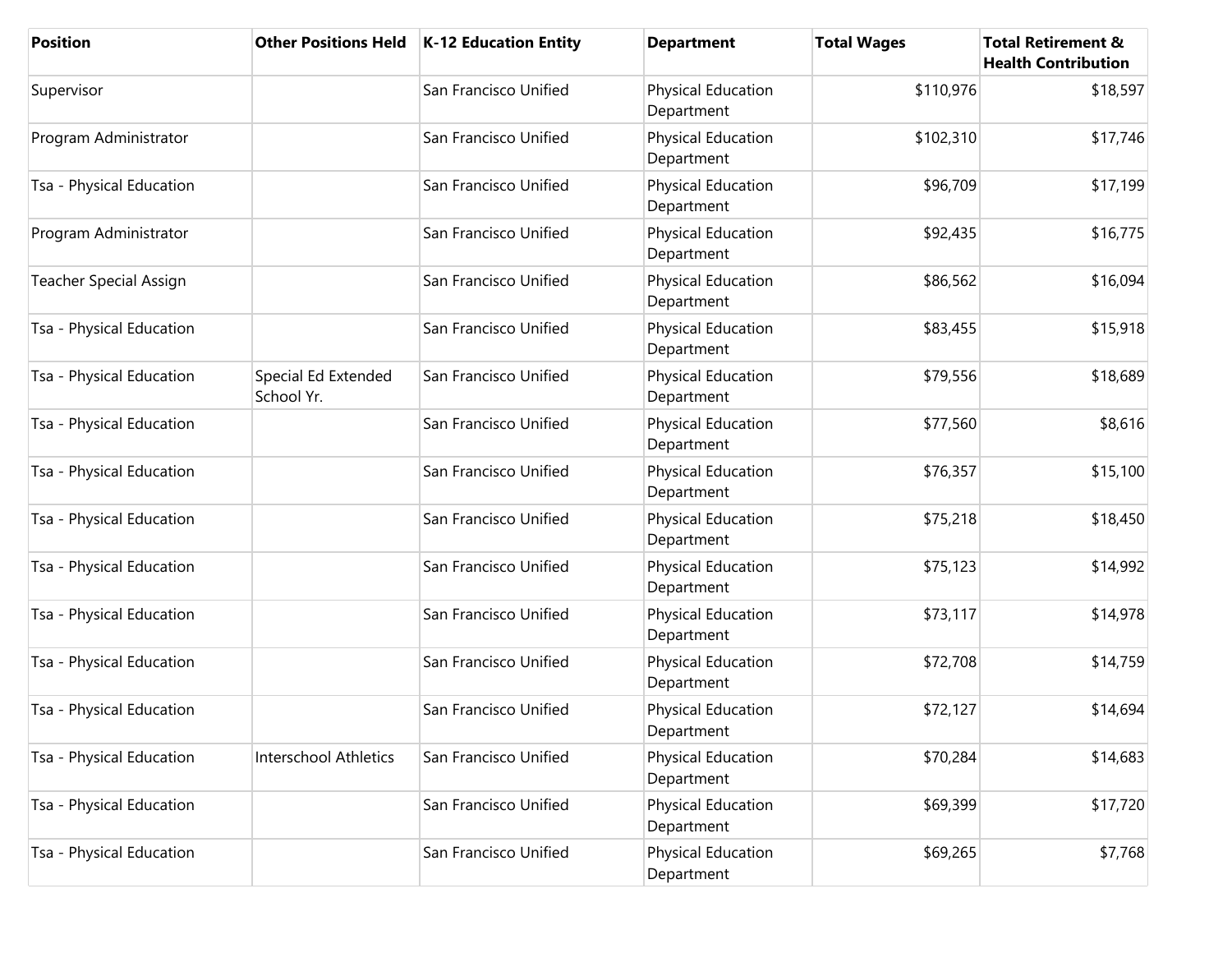| Tsa - Physical Education      | Interschool Athletics             | San Francisco Unified | Physical Education<br>Department | \$67,882 | \$16,980 |
|-------------------------------|-----------------------------------|-----------------------|----------------------------------|----------|----------|
| <b>Teacher Special Assign</b> |                                   | San Francisco Unified | Physical Education<br>Department | \$67,163 | \$14,169 |
| Tsa - Physical Education      |                                   | San Francisco Unified | Physical Education<br>Department | \$66,292 | \$16,847 |
| Tsa - Physical Education      |                                   | San Francisco Unified | Physical Education<br>Department | \$64,276 | \$16,669 |
| Tsa - Physical Education      |                                   | San Francisco Unified | Physical Education<br>Department | \$63,791 | \$13,897 |
| Tsa - Physical Education      | Interschool Athletics             | San Francisco Unified | Physical Education<br>Department | \$62,983 | \$13,953 |
| Tsa - Physical Education      |                                   | San Francisco Unified | Physical Education<br>Department | \$62,761 | \$17,092 |
| Tsa - Physical Education      |                                   | San Francisco Unified | Physical Education<br>Department | \$61,300 | \$13,684 |
| Tsa - Physical Education      | Interschool Athletics             | San Francisco Unified | Physical Education<br>Department | \$60,843 | \$13,588 |
| Tsa - Physical Education      |                                   | San Francisco Unified | Physical Education<br>Department | \$59,038 | \$13,428 |
| Tsa - Physical Education      |                                   | San Francisco Unified | Physical Education<br>Department | \$56,653 | \$13,188 |
| Tsa - Physical Education      |                                   | San Francisco Unified | Physical Education<br>Department | \$55,900 | \$5,408  |
| Tsa - Physical Education      |                                   | San Francisco Unified | Physical Education<br>Department | \$54,405 | \$13,012 |
| Tsa - Physical Education      |                                   | San Francisco Unified | Physical Education<br>Department | \$54,006 | \$12,948 |
| Tsa - Physical Education      |                                   | San Francisco Unified | Physical Education<br>Department | \$53,217 | \$15,339 |
| Tsa - Physical Education      |                                   | San Francisco Unified | Physical Education<br>Department | \$52,736 | \$12,712 |
| Tsa - Physical Education      | Day-To-Day Student<br>Teacher Sub | San Francisco Unified | Physical Education<br>Department | \$52,174 | \$12,760 |
| Senior Clerk Typist           |                                   | San Francisco Unified | Physical Education<br>Department | \$51,414 | \$26,580 |